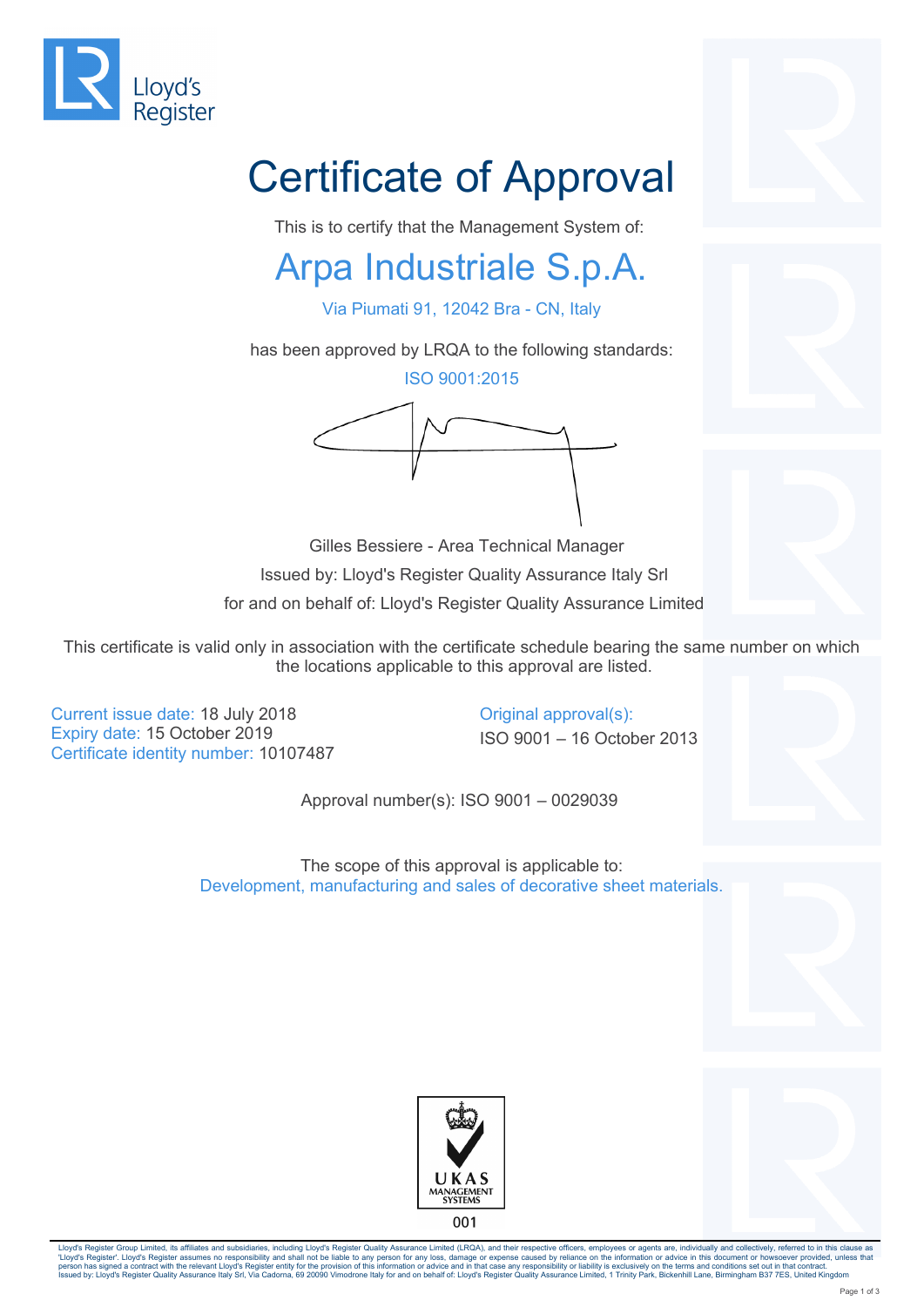

## Certificate Schedule

Certificate identity number: 10107487

| Location                                                                                                                                                   | <b>Activities</b>                                                                       |
|------------------------------------------------------------------------------------------------------------------------------------------------------------|-----------------------------------------------------------------------------------------|
| Via Piumati 91, 12042 Bra - CN, Italy                                                                                                                      | ISO 9001:2015<br>Development, manufacturing and sales of<br>decorative sheet materials. |
| Arpa Industriale Iberica SLU<br>C/Ribera 5, 08003 Barcelona, Spain                                                                                         | ISO 9001:2015<br>Sales of decorative sheet materials.                                   |
| Arpa France SARL<br>50, Impasse de la Balme- Saint Priest,<br>69805 Cedex, France                                                                          | ISO 9001:2015<br>Sales of decorative sheet materials.                                   |
| Arpa UK Ltd<br>Unit 32, Brookhouse Road, Parkhouse Ind. Estate<br>West, Newcastle under Lyme- Staffordshire ST5<br>7RU, Newcastle, ST5 7RU, United Kingdom | ISO 9001:2015<br>Sales of decorative sheet materials.                                   |
| Arpa Industriale SpA<br>Via B. Cellini 29, 20035 Lissone - MB, Italy                                                                                       | ISO 9001:2015<br>Sales of decorative sheet materials.                                   |
| Arpa Industriale SpA<br>Via Cesare Battisti 13, 35010 Limena - PD,<br>Italy                                                                                | ISO 9001:2015<br>Sales of decorative sheet materials.                                   |
| Arpa Industriale SpA<br>Via dell'Industria 8/10 - Loc. Chiusa di Ginestreto,<br>61100 Pesaro, Italy                                                        | ISO 9001:2015<br>Sales of decorative sheet materials.                                   |
| Arpa Netherland BV<br>Nieuw Mathenesserstraat 69, 3113 BC AE<br>Schiedam, Netherlands                                                                      | ISO 9001:2015<br>Sales of decorative sheet materials.                                   |



Lloyd's Register Group Limited, its affiliates and subsidiaries, including Lloyd's Register Quality Assurance Limited (LRQA), and their respective officers, employees or agents are, individually and collectively, referred